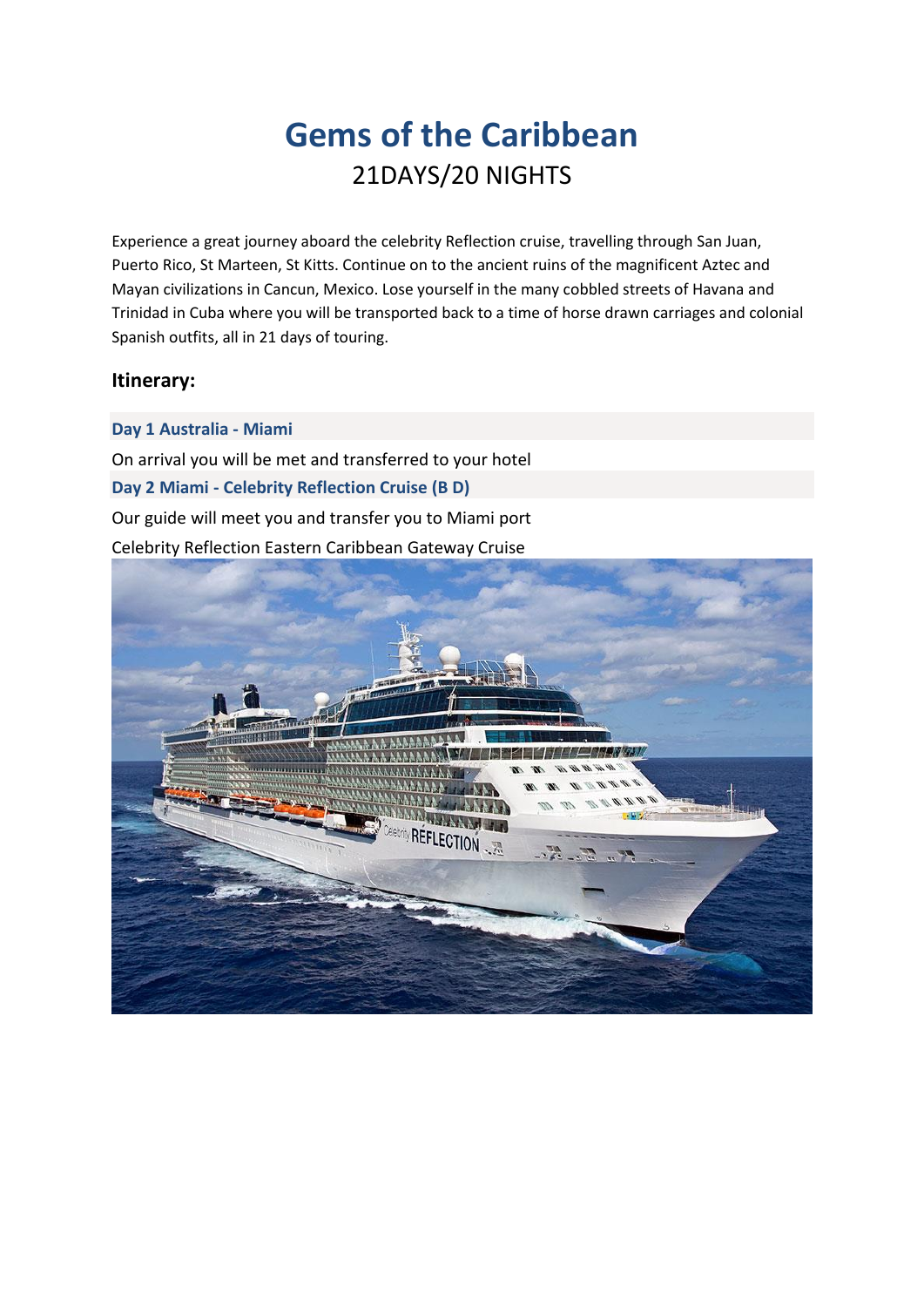#### **8 days/ 7 nights**

#### Ocean View Cabin

Celebrity Reflection is our newest marvel.

She boasts an expanded deck, 72 additional staterooms overall, more seating in the main and specialty restaurants, more sun lounges on the pool deck, and more seats in the theatre. On the Lawn Club, take a painting class with a Master Artist from the ArtCenter South Florida in The Art Studio. Celebrate the flavorful joys of outdoor grilling in the new Lawn Club Grill. Enjoy more than 20 delicious options in the Main Restaurant that are SPEcertified and healthy for you. Unwind in your own cabana-style haven, The Alcoves, on the Lawn Club. Check out all the new spa innovations in the enhanced Canyon Ranch SpaClub<sup>®</sup>. Your vacation time is precious. Time aboard Celebrity Reflection will make the most of it.

All staterooms include:

- Our signature friendly, personalized service with a guest to staff ratio of 2:1
- Twice daily service (makeup and turndown)
- Daily ice service in stainless steel ice buckets
- 24 hour complimentary room service
- Robe
- Custom blended bath products (shampoo, conditioner and lotion), shower cap, cotton balls and cotton swabs
- Water/wine glasses
- Celebrity eXhale™ bedding featuring custom premium mattresses, plush duvets and pillows, and 100% cotton linens
- Hair dryer
- Private mini-bar\*
- Interactive Samsung flat-screen television system to view and select shore excursions, order room service, and watch movies\*
- Private safe
- Dual voltage 110/220AC outlets

Note: 2C Deluxe Ocean View Staterooms have partially obstructed veranda views, and 2D Deluxe Ocean View Staterooms have obstructed veranda views. Staterooms with an upper bed and sofa bed that sleeps two accommodate a maximum of four guests.

\*Additional charges apply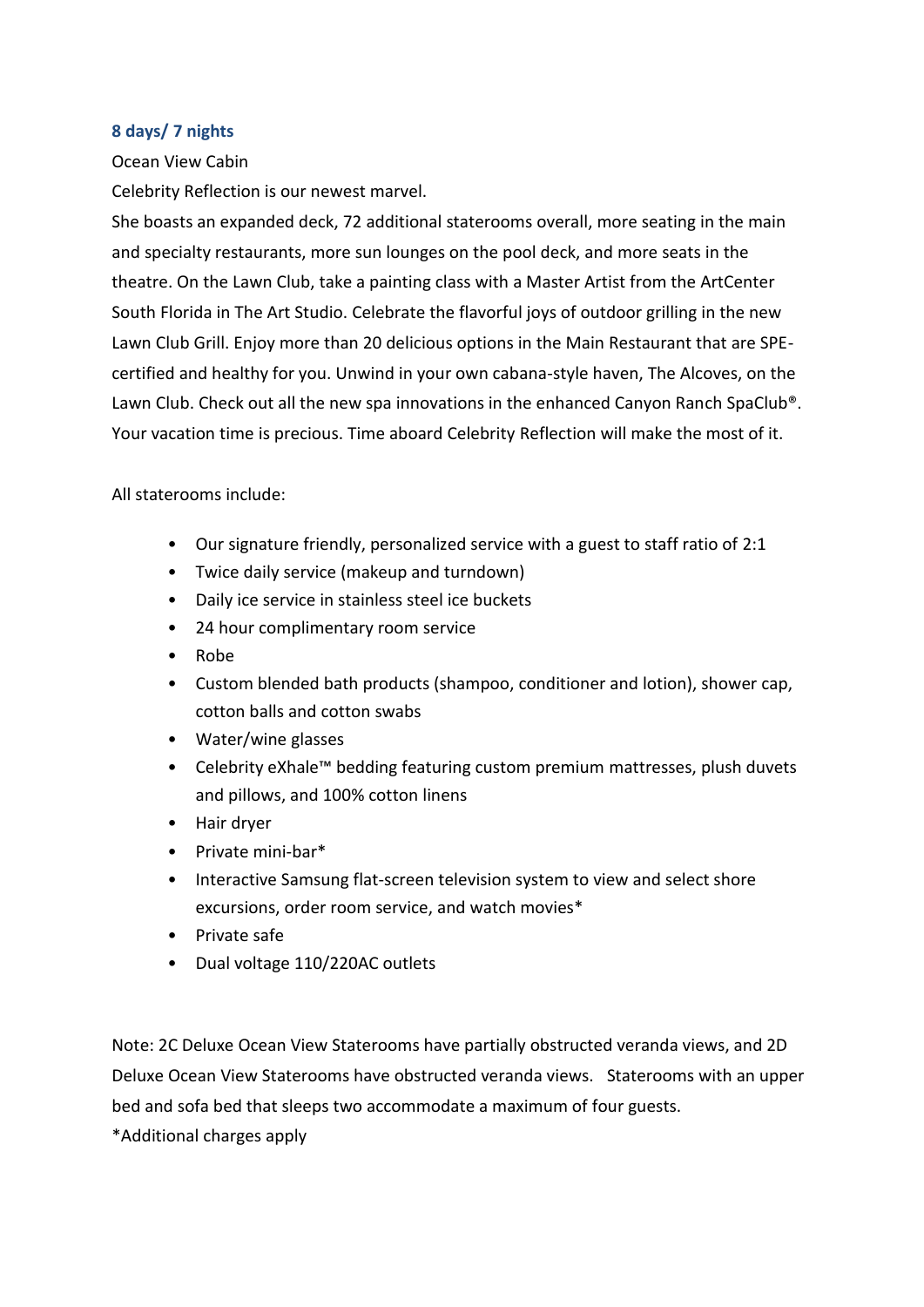**Day 3 Celebrity Reflection Cruise (B L D)**  At Sea **Day 4 Celebrity Reflection Cruise (B L D)**  San Juan, Puerto Rico Arrive at 3.30 pm Depart at 11.00 pm **Day 5 Celebrity Reflection Cruise (B L D)** Philipsburg, St Maarten Arrive at 09.30 am Depart at 6.00 pm **Day 6 Celebrity Reflection Cruise (B L D)** Basseterre, St Kitts Arrive at 8.00 am Depart at 5.00 pm **Day 7 Celebrity Reflection Cruise (B L D)**  At Sea **Day 8 Celebrity Reflection Cruise (B L D)** At Sea **Day 9 Celebrity Reflection Cruise - Miami - Cancun (B)** Miami, Florida Arrive 07.00 am On arrival at Cancun airport, you will be met by our guide and transferred to your hotel **Day 10 Cancun (B L)**  Full Day Tour to Chichén Itzá with Buffet Lunch – Seat in coach service **Day 11 Cancun - Havana (B)** You will be met by our guide from your hotel foyer and transferred to Cancun airport **Day 12 Havana (B L)**  Half Day Colonial Walking Tour of Havana – Private service Half Day Tour Panoramic Modern Havana in a Vintage Car – Private Service **Day 13 Havana (B L)**  Full Day Tour to Viñales with Lunch – Seat in Bus Service **Day 14 Havana - Santa Clara - Trinidad (B L)**  Transfer out: Havana to Trinidad via Santa Clara with Half Day Private City Tour (lunch included) & Sancti Spiritus (Bus & Private Services)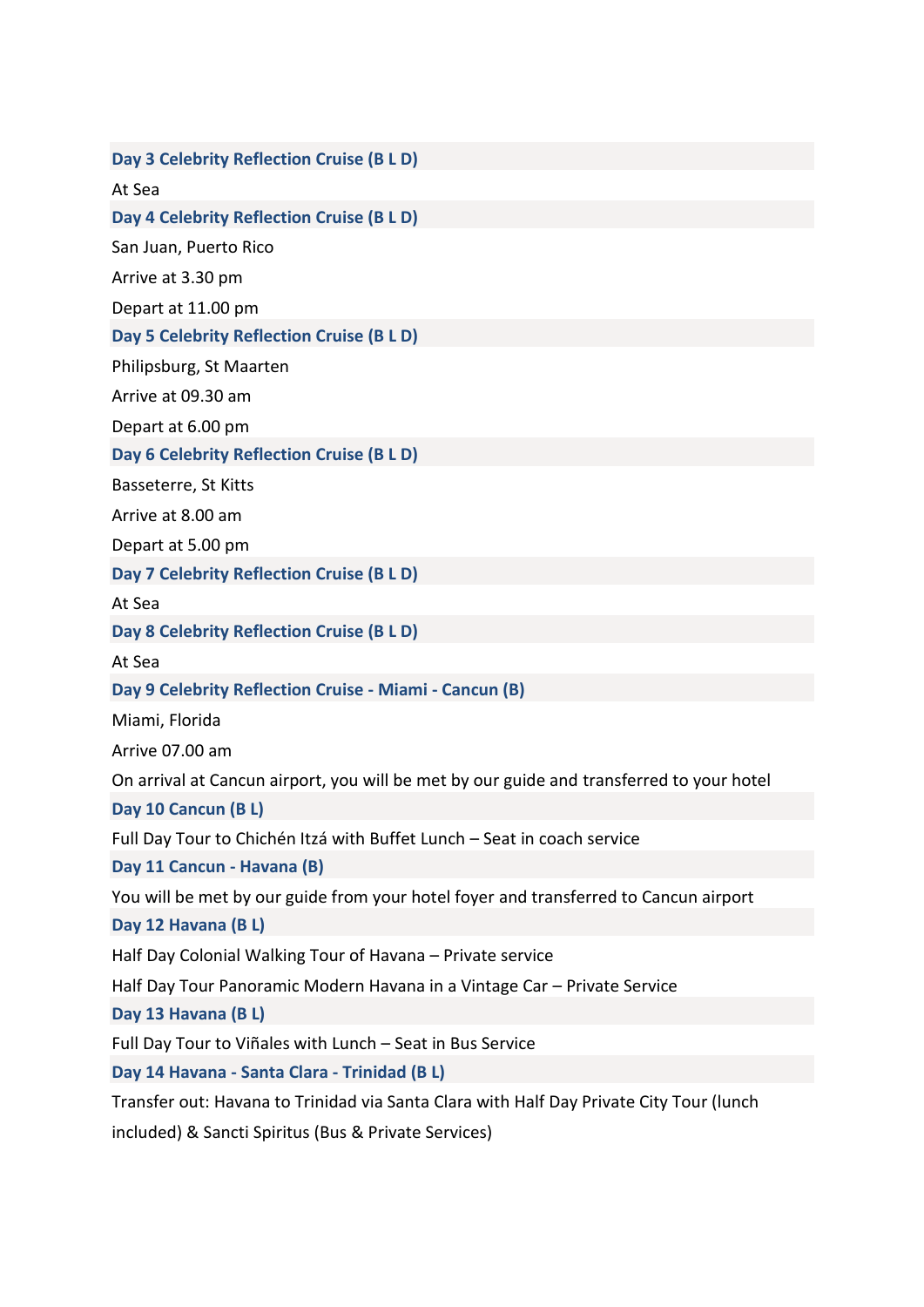#### **Day 15 Trinidad (B L)**

Full day Special Trinidad Tour with Sugar Mill Valley with lunch – Private Service **Day 16 Trinidad - Cienfuegos - Havana (B)** 

Transfer out: Trinidad to Havana – Private Service

Our guide will pick you up from your hotel and transfer you to Havana

Half Day City Tour – Private Service including lunch



## **Day 17 Havana - Mexico City (B)**

Transfer out: Havana City Hotel – Airport – Private Driver only Service Arrival Transfer – Private Service (Spanish speaking driver only) **Day 18 Mexico City (B)**  Full Day Tour visiting the Square of the Three Cultures, Shrine of Guadalupe and the Archeological site of Teotihuacan – Seat in coach service **Day 19 Mexico City - Dallas - Sydney (B)**  Departure transfer – Private Service (Driver and English speaking guide) **Day 20 In flight**  In flight **Day 21 Arrive in Australia**

Arrive in Australia